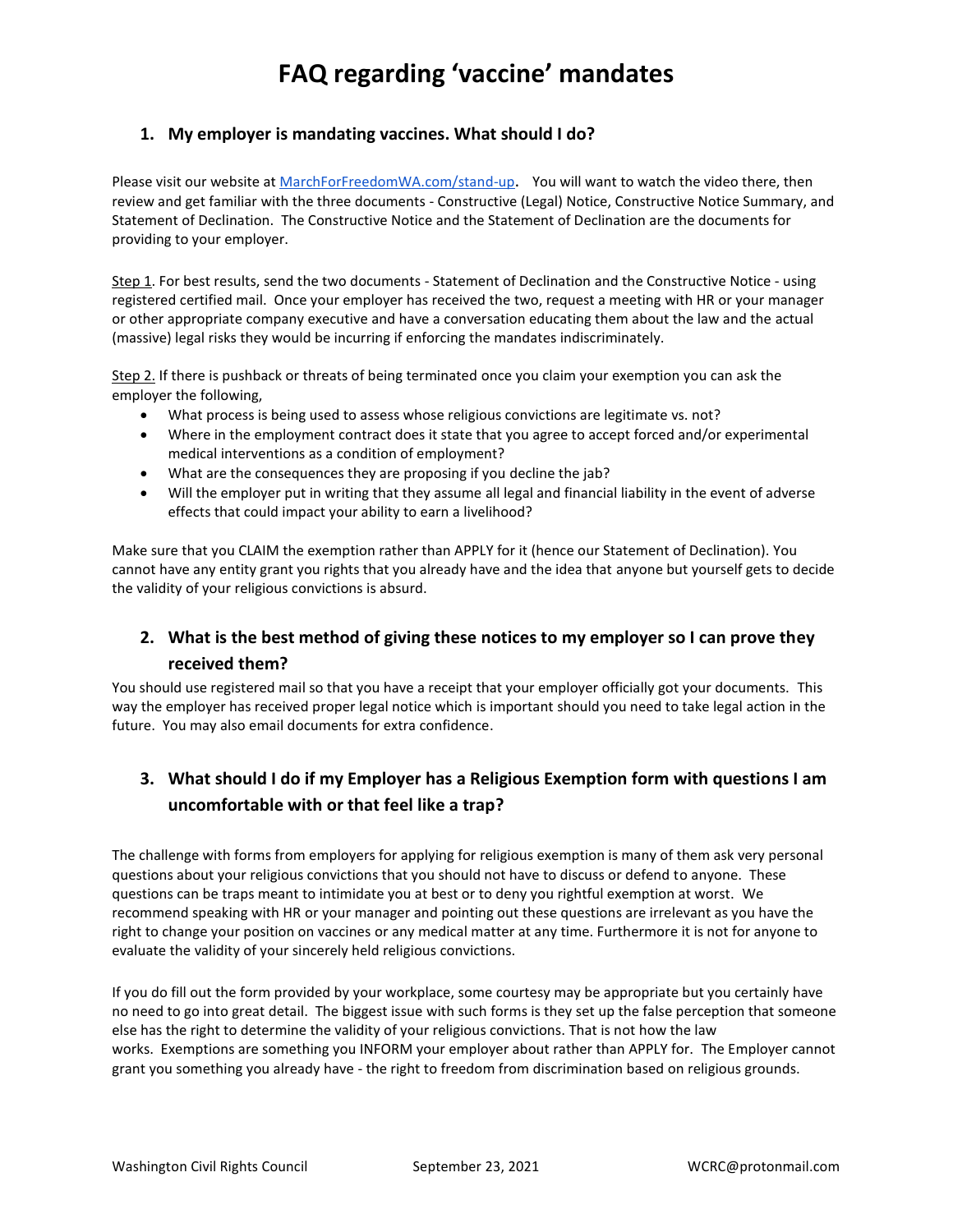You can either reference the Statement of Declination or you can work elements of it into the responses in the form your Employer is providing. If you do use the Employer's form, work in a statement somewhere toward the end stating "*I do not consent to the new medical treatment being offered as a condition of employment. I affirm that I am declining the suggested medical intervention known as Covid19 vaccination based upon my deeplyheld religious convictions."*

### **4. How do I indicate I do not agree with all or parts of what I am being asked to sign?**

Use initials "V.C." in front of your signature as a way of noting you are signing the document under duress. VC is an abbreviation for a Latin maxim "vi coactus" meaning having been compelled.

## **5. What should I do if the Religious Exemption application using the employer-provided form has been denied?**

At this point, it is important to resubmit your own Statement of Declination. You can modify the one available a[t](http://marchforfreedomwa.com/stand-up) [MarchForFreedomWA.com/stand-up](http://marchforfreedomwa.com/stand-up) and add at the beginning "I made a mistake in applying for exemption. This is before I had legal counsel and I now understand that it is my right to claim a religious exemption."

## **6. How can I be sure that my employer has to accept my Religious Exemption?**

Please see this Demand Letter sent on September 1 from Liberty Counsel to the WA State Governor and Attorney General <https://lc.org/PDFs/Attachments2PRsLAs/090221LtrreWAStateCOVIDMandates.pdf>

## **7. What if my exemption has been accepted but now I am being offered an accommodation of reassignment?**

Accommodation is the lawful action by your workplace in response to your exemption. While reassignment may not be what is wanted, this may be a temporary situation while the chaos plays out over the coming months. The important thing is to get in writing that the pay for any re-assignment is at least equal to current pay. Otherwise it is discrimination.

# **8. What if my Employer or my School acknowledges I am exempt but says it cannot accommodate me?**

Any business, school or agency when they first receive their license, sign an agreement with the state to follow state and federal laws. The laws require non-discrimination, as cited in our [Statement of Declination.](https://sendfox.com/trk/click/9xz74rjp/6k9qke) Reducing someone's pay or putting them on unpaid leave, as an "accommodation" for religious belief, is retaliatory and a breach of contract with the state. It equates to wrongful termination. The Employer is liable for triple damages (triple the salary amount for any missed pay). Don't quit and keep working to preserve your legal rights.

# **9. What if I am threatened with being fired after I claim my exemption**

The business or agency you work for must follow state non-discrimination statutes. By law they cannot ignore or deny your religious or medical exemption once claimed, nor are they in position to 'evaluate' the validity or sincerity of your personal religious convictions. The only lawful action for your employer is to review what accommodations are available. An example of a reasonable accommodation is symptom-screening or a temperature check on arrival to work. You might also be OK with masking (personal choice) or even periodic testing. Though, you do have the right to decline both masks and testing as these are also forms of experimental and unwanted medical interventions, to which you have the right of Informed Consent or Refusal. Request a meeting with HR or an Executive from your workplace and review the LAW with them as presented in the Constructive Legal Notice and summarized in the Constructive Notice Summary. Make it very clear that the employer is at risk of legal action for Unlawful Termination, since they are violating both Non-Discrimination and Informed Consent Laws.

You may also consider filing a complaint with L&I about unsafe work conditions, based on VAERS data that reveals significant risks from the jab to your health. To establish that your employer knew you filed a complaint,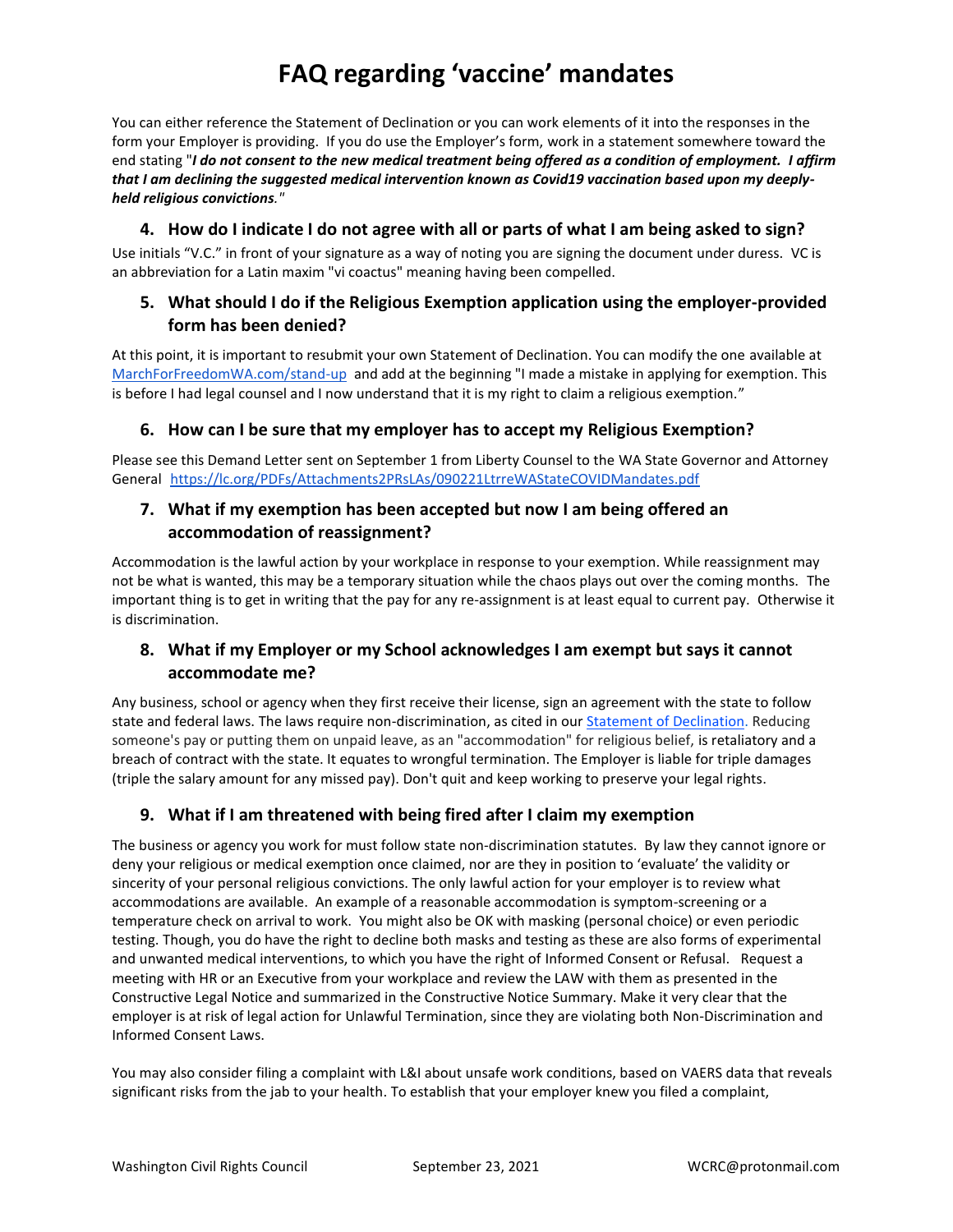immediately (next day) after filing, you should present a copy of the complaint to your employer. This action may result in the employer being compelled to keep paying after termination. The L&I website that outlines your rights and gives you a form to file a complaint can be found at the URL below <https://lni.wa.gov/workers-rights/workplace-complaints/discrimination-in-the-workplace>

# **10. My workplace (or school) is offering online work or online classes as the only option for accommodation**

They cannot just blanket exclude all healthy, symptom-free people because they are worried you MAY be a risk to others. They have to have concrete basis and a medical evaluation from a physician to establish concrete evidence that you are an ACTUAL threat. Then a judge must issue a warrant to require a medical intervention to establish Authority of the Law under WA State Constitution Article 1 Section 7. You can negotiate a more reasonable accommodation that gives you a less-discriminatory working or learning experience, such as symptom screening, temperature checks, or you might be willing to wear a mask for now. Stand up and represent yourself!

# **11. Does it make a difference if I am a federal employee?**

There is no difference in whether you are a Federal employee, State employee or Private sector employee. Any employer must abide both with Federal laws and State laws of each state where they have employees.

#### **12. I have been fired due to the vaccine mandates. Is there a lawyer to represent me?**

You have been wrongfully terminated. There are a number of class action lawsuits you can join by contacting the Silent Majority Foundation at [https://silentmajorityfoundation.org/.](https://silentmajorityfoundation.org/) Class action suits can be a long and slow process. WCRC will also have Pro Se resources available a[t MarchForFreedomWA.com](Marchforfreedomwa.com) by October 2021, to allow you to represent yourself with confidence.

## **13. What if I am a student and my school says it's not honoring any exemptions?**

You have a right to DECLINE an experimental vaccine. It is called INFORMED CONSENT. Ask the school the following:

- Are they aware they are practicing medicine without a license?
- Will they assume all financial and legal liability should you have a severe adverse event, such as paralysis?
- Where in your student enrollment agreement does it show that you agree to accept experimental medical interventions as a condition of enrollment and does this not constitute breach of contract?
- Does the school have any tangible evidence of you being a direct threat (direct medical evaluation by a licensed physician familiar with your medical history)? Lacking such evidence, the school's policy is just pure discrimination.

#### **14. As an Employer, what do I tell my employees why we are not mandating vaccines?**

In regards to employees that may equate mandates with law a response along the following lines is appropriate: "While the mandates appear to be law, we have received recent information that indicates there is still much unsettled and there are serious legal issues on several fronts. The idea of such mandates is very new. It appears as an employer we are facing serious legal risk, for example if an employee suffers side effects from the vaccine (for example becomes paralyzed) and is unable to work. We are unwilling to take on the legal exposure at this time and we need to confirm that the state will assume all legal risk before we can commit to a mandatory vaccination policy. This is the most responsible thing for the business and for our employees at this time."

# **15. As an Employer, what can I do if I am being pressured by a state agency regarding the vaccine mandates?**

You can ask the agency to put in writing that they assume all legal liability should one of your employees experience an Adverse Reaction that impairs their ability to earn a livelihood or in worst case, results in loss of life.